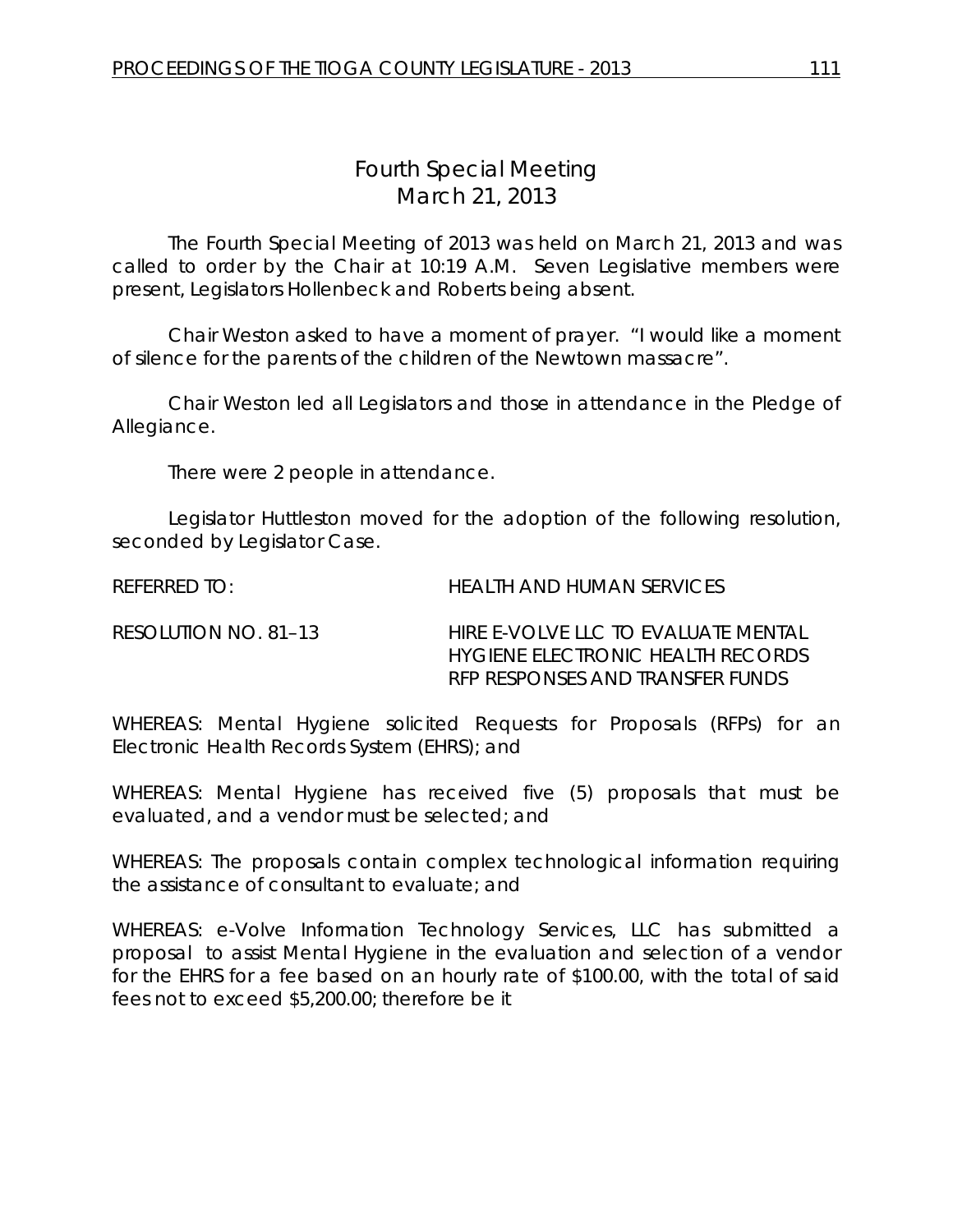RESOLVED: That the Tioga County Legislature authorizes the Chair of the Legislature, upon approval of the County Attorney, to sign said contract with e-Volve Information Technology Services, LLC to provide the services outlined in the proposal and contract for total fees not to exceed \$5,200.00; and be it further

RESOLVED: That the following sums be transferred:

| From: Contingency Account A1990.40-715 | \$5,200.00 |
|----------------------------------------|------------|
|                                        |            |

To: Mental Hygiene Co Admin Account A4309.40-140 \$5,200.00

ROLL CALL VOTE

Yes – Legislators Weston, Sauerbrey, Standinger, Sullivan, Case, Huttleston, and Monell.

No – None.

Absent – Legislators Hollenbeck and Roberts.

RESOLUTION ADOPTED.

Legislator Huttleston moved for the adoption of the following resolution, seconded by Legislator Case.

REFERRED TO: HEALTH AND HUMAN SERVICES

RESOLUTION NO. 82–13 *HIRE E-VOLVE LLC TO ASSIST IN PROJECT MANAGEMENT OF MENTAL HYGIENE ELECTRONIC HEALTH RECORDS SYSTEM INSTALLATION AND TRANSFER FUNDS*

WHEREAS: Mental Hygiene will be selecting a vendor to install an Electronic Health Records System (EHRS); and

WHEREAS: Mental Hygiene will require technical assistance in the management of the installation of the EHRS; and

WHEREAS: e-Volve Information Technology Services, LLC has submitted a proposal to assist Mental Hygiene in the project management of the installation of the EHRS for a fee based on an hourly rate of \$100.00, with the total of said fees not to exceed \$2,000.00; therefore be it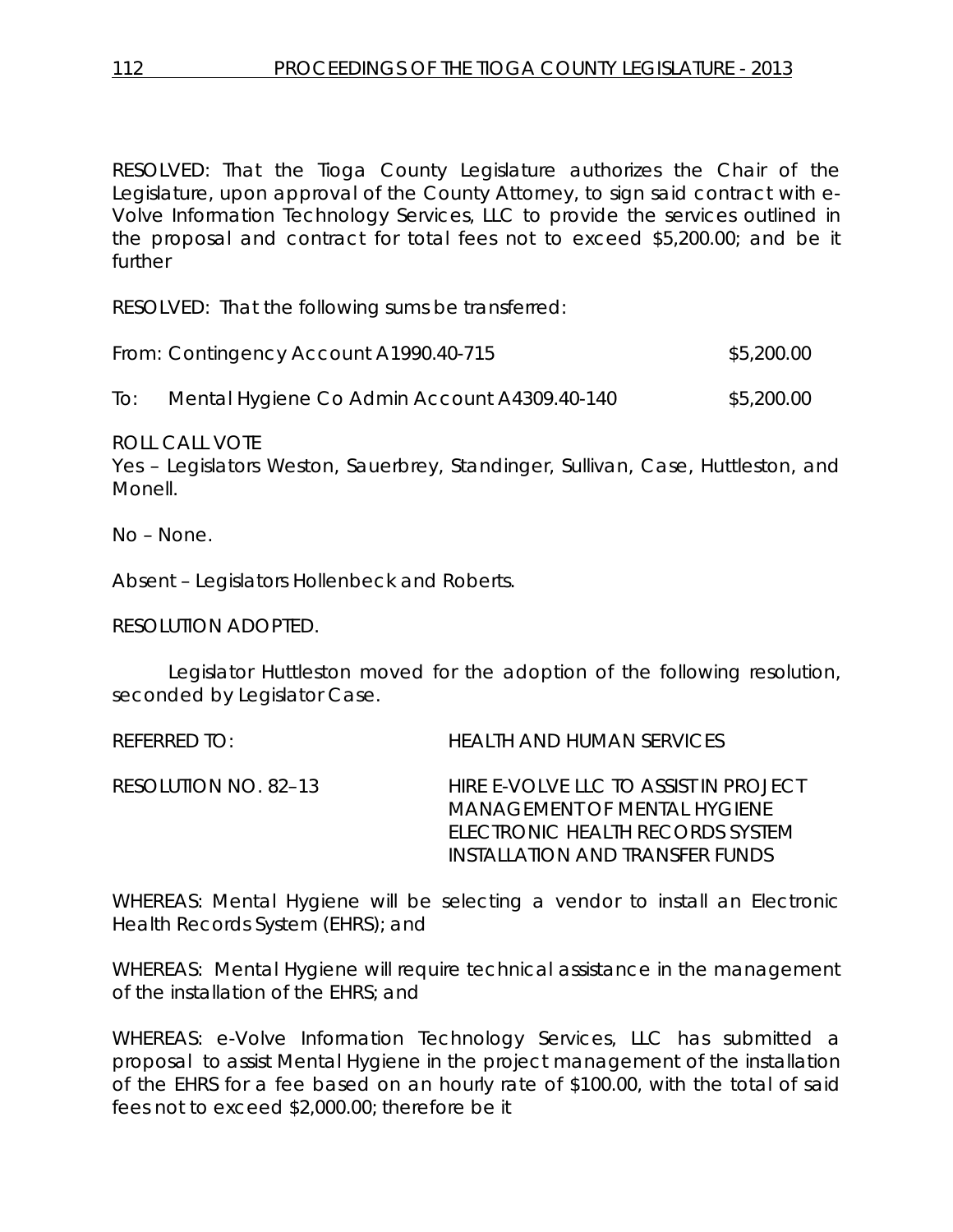RESOLVED: That the Tioga County Legislature authorizes the Chair of the Legislature, upon approval of the County Attorney, to sign said contract with e-Volve Information Technology Services, LLC to provide the services outlined in the proposal and contract for total fees not to exceed \$2,000.00; and be it further

RESOLVED: That the following sums be transferred:

| From: Contingency Account A1990.40-715 | \$2,000.00 |
|----------------------------------------|------------|
|----------------------------------------|------------|

To: Mental Hygiene Co Admin Account A4309.40-140 \$2,000.00

ROLL CALL VOTE

Yes – Legislators Weston, Sauerbrey, Standinger, Sullivan, Case, Huttleston, and Monell.

No – None.

Absent – Legislators Hollenbeck and Roberts.

RESOLUTION ADOPTED.

Legislator Sullivan moved for the adoption of the following resolution, seconded by Legislator Standinger.

REFERRED TO: FINANCE/LEGAL

RESOLUTION NO. 83–13 *HIRE E-VOLVE LLC TO PROVIDE CONSULTING SERVICES FOR FEMA DOCUMENT RESTORATION PROJECT*

WHEREAS: Many of the records of Tioga County were damaged during the flood of 2011; and

WHEREAS: Restoration of those documents will be undertaken through a competitive bid process, and the assistance of a consultant is necessary to assist the County through the bid process; and

WHEREAS: e-Volve Information Technology Services, LLC has submitted a proposal to provide consulting services for a fee based on an hourly rate of \$100.00, with the total of said fees not to exceed \$14,000.00; therefore be it